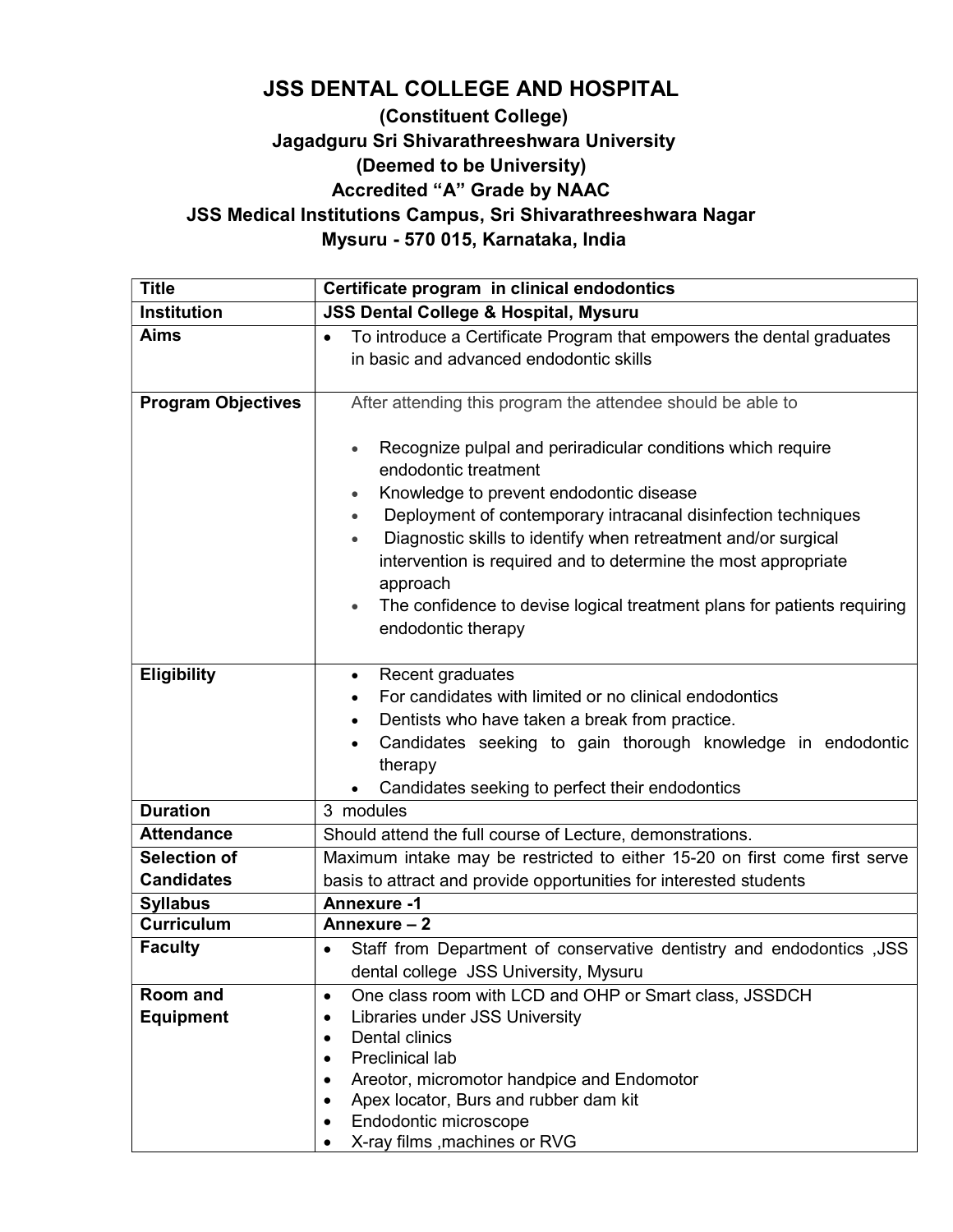| <b>Equipement by</b><br>students | Areotor<br>$\bullet$                                                                        |  |  |
|----------------------------------|---------------------------------------------------------------------------------------------|--|--|
| <b>Examination pattern</b>       | Two online or written examinations (MCQ based) 50 marks each before<br>issuing certificates |  |  |
|                                  |                                                                                             |  |  |
| Program fee                      | Students of jss --- INR 20,000                                                              |  |  |
| (Tentatively)                    | Candidates from outside ---- INR 45000                                                      |  |  |
|                                  | Candidates from abroad -----usdto be decided                                                |  |  |
|                                  |                                                                                             |  |  |
| <b>Estimated fee</b>             | Rs 4,50,000/-[ for 10 students]                                                             |  |  |
| collection                       |                                                                                             |  |  |
| <b>Estimated</b>                 | Rs 1,50,000/-                                                                               |  |  |
| expenditure                      |                                                                                             |  |  |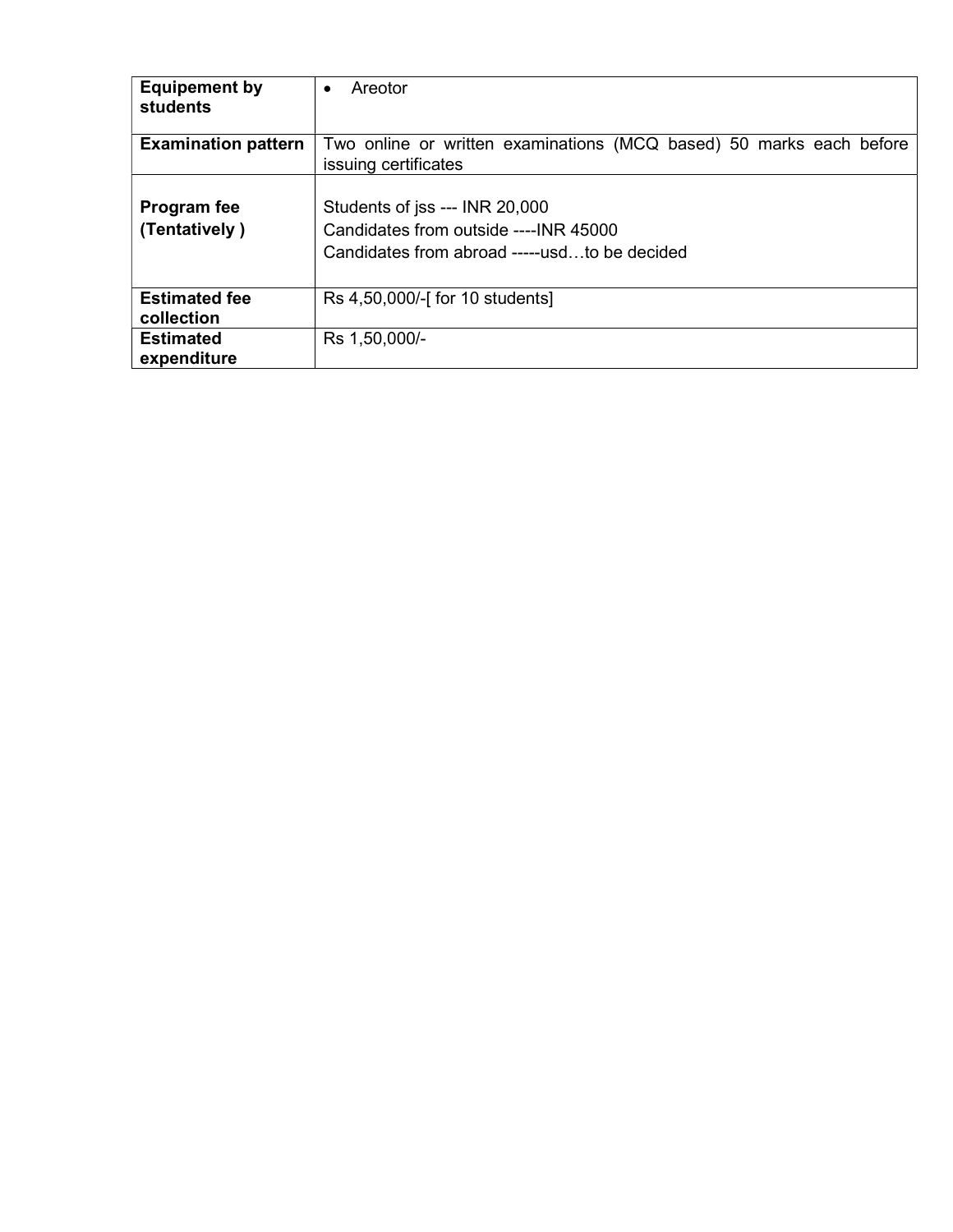# JSS DENTAL COLLEGE AND HOSPITAL

## (Constituent College) Jagadguru Sri Shivarathreeshwara University (Deemed to be University) Accredited "A" Grade by NAAC JSS Medical Institutions Campus, Sri Shivarathreeshwara Nagar Mysuru - 570 015, Karnataka, India

### Annexure 1: Syllabus

### "Certificate program in comprahencive endododntic cource in clinical endodontics"

- Microbiological basis of endodontic disease
- Complexity of the pulp space in the permanent dentition
- Endodontic case selection
- Endodontic armamentarium
- Endodontic access cavity
- Determination of working length
- Techniques for negotiating and preparation of mild and moderately curved canals
- Cleaning and shaping
- Intracanal disinfection
- Rationale and methods of obturating root canal systems
- Single and multiple visit therapy and temporization
- Endodontic microscope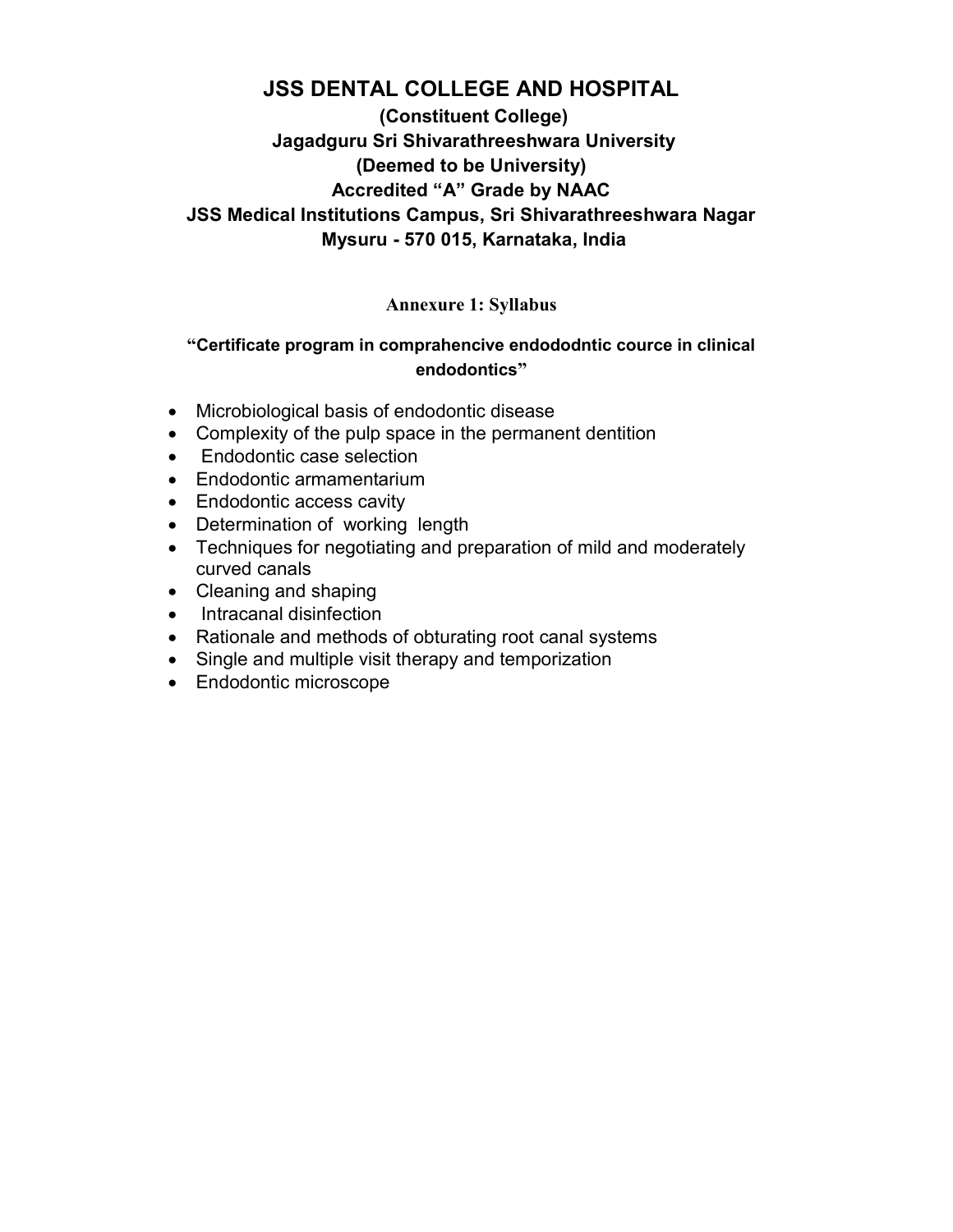## JSS DENTAL COLLEGE AND HOSPITAL (Constituent College) Jagadguru Sri Shivarathreeshwara University (Deemed to be University) Accredited "A" Grade by NAAC JSS Medical Institutions Campus, Sri Shivarathreeshwara Nagar Mysuru - 570 015, Karnataka, India

#### Annexure – 2: curriculum

Module 1:

|       | Session 1                                                                                                                                                                                                                                    | Session 2                                                                              |  |
|-------|----------------------------------------------------------------------------------------------------------------------------------------------------------------------------------------------------------------------------------------------|----------------------------------------------------------------------------------------|--|
| Day 1 | Introduction to<br>Microbiological basis of<br>endodontic disease<br>Principles of managing a<br>vital pulp<br>Complexity of the pulp space<br>in the permanent dentition<br>Endodontic armaneturim<br>Endodontic access cavity<br>$\bullet$ | Demonstration &<br>preparation of<br>endodontic access<br>cavity on extracted<br>tooth |  |
| Day 2 | Hands on course on advanced endodontics.<br><b>DENTSPLY</b><br>Bv                                                                                                                                                                            |                                                                                        |  |

#### Module 2

|       | Session 1                                                                                                                                               | Session 2                                             |  |
|-------|---------------------------------------------------------------------------------------------------------------------------------------------------------|-------------------------------------------------------|--|
| Day 1 | Techniques for negotiating<br>and preparation of mild and<br>moderately curved canals<br>Determination of the working<br>length<br>Cleaning and shaping | working length<br>determination using<br>apex locator |  |
| Day 2 | Hands on course on advanced endodontics.<br><b>FKG</b>                                                                                                  |                                                       |  |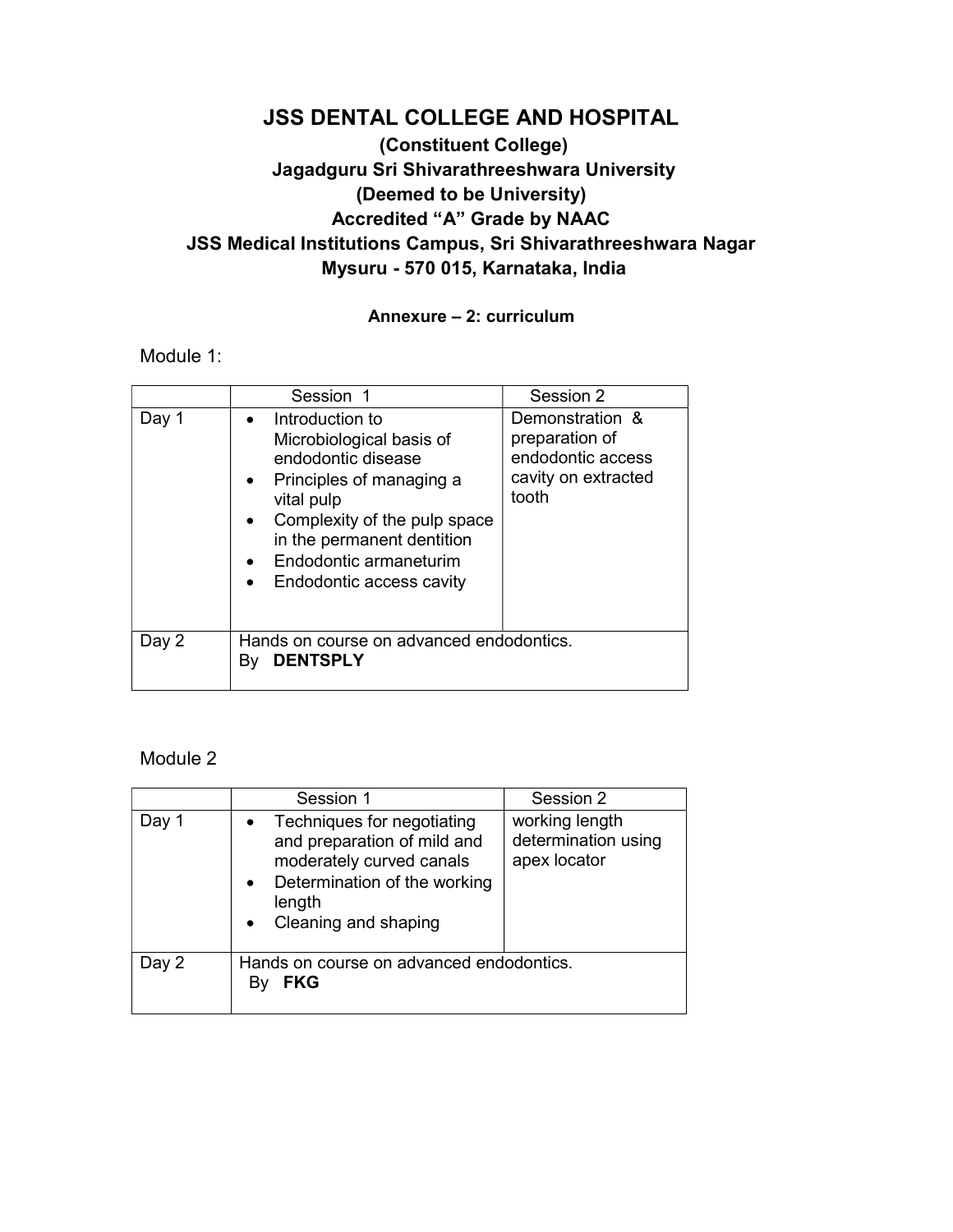Module 3:

|       | Session 1                                                                                                                                                                  | Session 2                                    |  |  |
|-------|----------------------------------------------------------------------------------------------------------------------------------------------------------------------------|----------------------------------------------|--|--|
| Dav ' | Intracanal disinfection<br>Rationale and methods of<br>obturating root canal systems<br>Single and multiple visit<br>therapy and temporization<br>• Endodontic microscope. | Demonstration on<br>endodontic<br>microscope |  |  |
| Day 2 | Hands on course on advanced endodontics.<br><b>MICRO-MEGA</b>                                                                                                              |                                              |  |  |

 \* Benefits Of Having A Tie Up With The Companies:

- 1. They provide us the starter kit along with other clinical materials.
- 2. Students will be benefited to listen and learn from renowned speakers
- 3. Our students will be exposed to 3 different rotary systems in the course
- 4. Companies will get their own endo motors during hands on
- 5. Students will also get exposed to different endo motors
- 6. Students will also be updated with new materials and techniques
- 7. 80% of the consumables will be provided by the companies

\* We can also plan for clinical exposure to the students

MODULE 4 :

|       | Session 1 & session 2 |
|-------|-----------------------|
| Day 1 | <b>Clinics</b>        |
| Day 2 | <b>Clinics</b>        |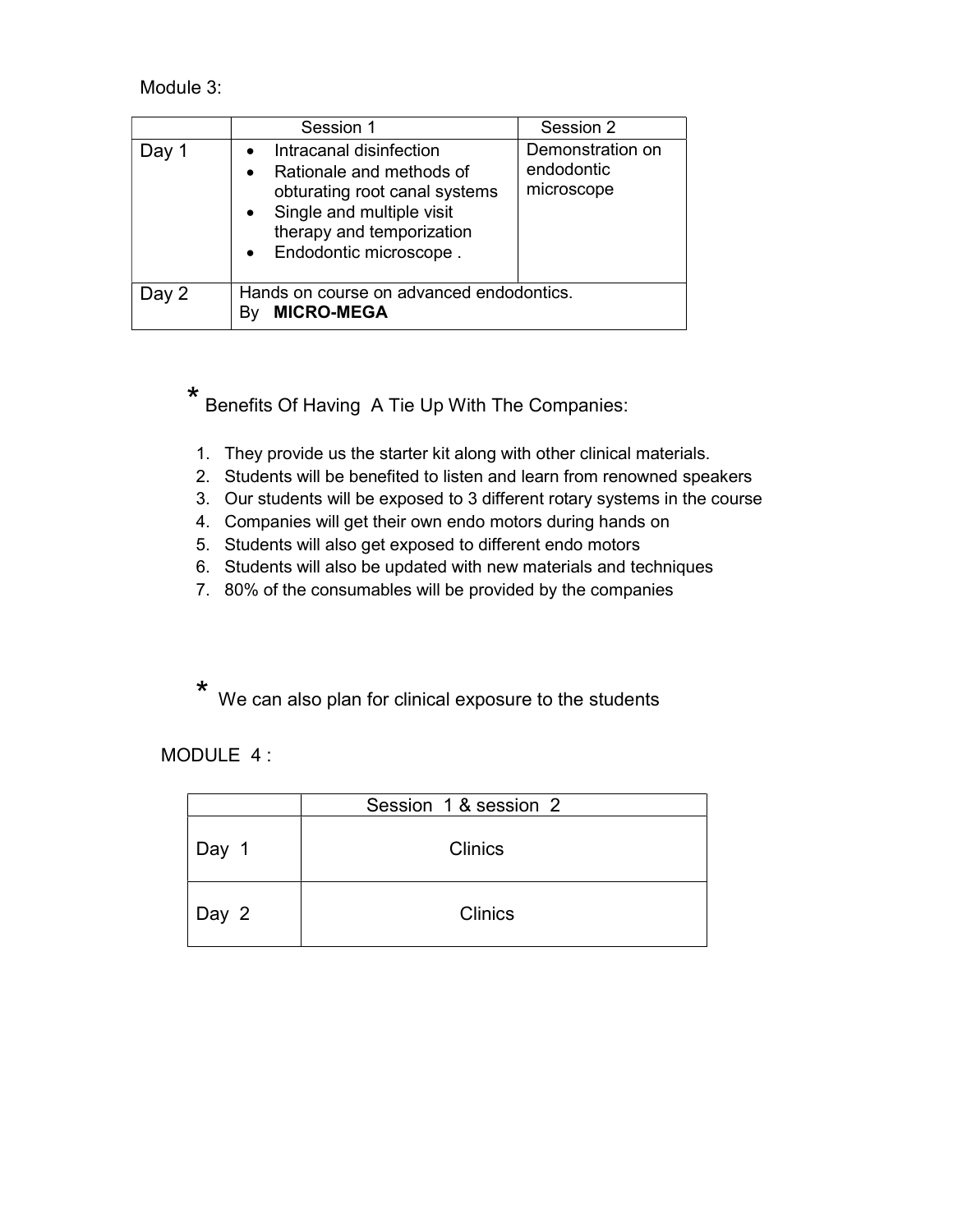# JSS DENTAL COLLEGE AND HOSPITAL

## (Constituent College) Jagadguru Sri Shivarathreeshwara University (Deemed to be University) Accredited "A" Grade by NAAC JSS Medical Institutions Campus, Sri Shivarathreeshwara Nagar Mysuru - 570 015, Karnataka, India Annexure 2: Curriculum (Distribution of theory and practical classes)

### "Certificate program in clinical endodontics "

#### hours

| Sl <sub>No</sub> | <b>Topic</b>                                                                                       | No of hours<br>(theory) | No of<br>(practical | <b>Remarks</b> |
|------------------|----------------------------------------------------------------------------------------------------|-------------------------|---------------------|----------------|
| $\mathbf{1}$     | Microbiological basis of<br>endodontic disease                                                     | $\overline{2}$          |                     |                |
| $\overline{2}$   | Complexity of the pulp<br>$\bullet$<br>space in the permanent<br>dentition                         | $\overline{2}$          |                     |                |
| $\overline{3}$   | Endodontic case selection                                                                          | $\overline{2}$          |                     |                |
| $\overline{4}$   | Endodontic armamentarium                                                                           | $\overline{2}$          | $\mathbf{1}$        |                |
| 5                | Endodontic access cavity                                                                           | $\overline{2}$          | $\overline{2}$      |                |
| 6                | Determination of working<br>$\bullet$<br>length                                                    | $\overline{2}$          | $\overline{2}$      |                |
| $\overline{7}$   | Techniques for negotiating<br>$\bullet$<br>and preparation of mild and<br>moderately curved canals | $\overline{2}$          | $\overline{2}$      |                |
| 8                | Cleaning and shaping                                                                               | $\overline{2}$          | $\overline{2}$      |                |
| 9                | Intracanal disinfection<br>$\bullet$                                                               | $\mathbf{1}$            |                     |                |
| 10               | Rationale and methods of<br>obturating root canal<br>systems                                       | $\overline{2}$          | $\overline{2}$      |                |
| 11               | Single and multiple visit<br>$\bullet$<br>therapy and temporization                                | $\overline{2}$          |                     |                |
| 12               | Endodontic microscope                                                                              | $\overline{2}$          | $\overline{2}$      |                |